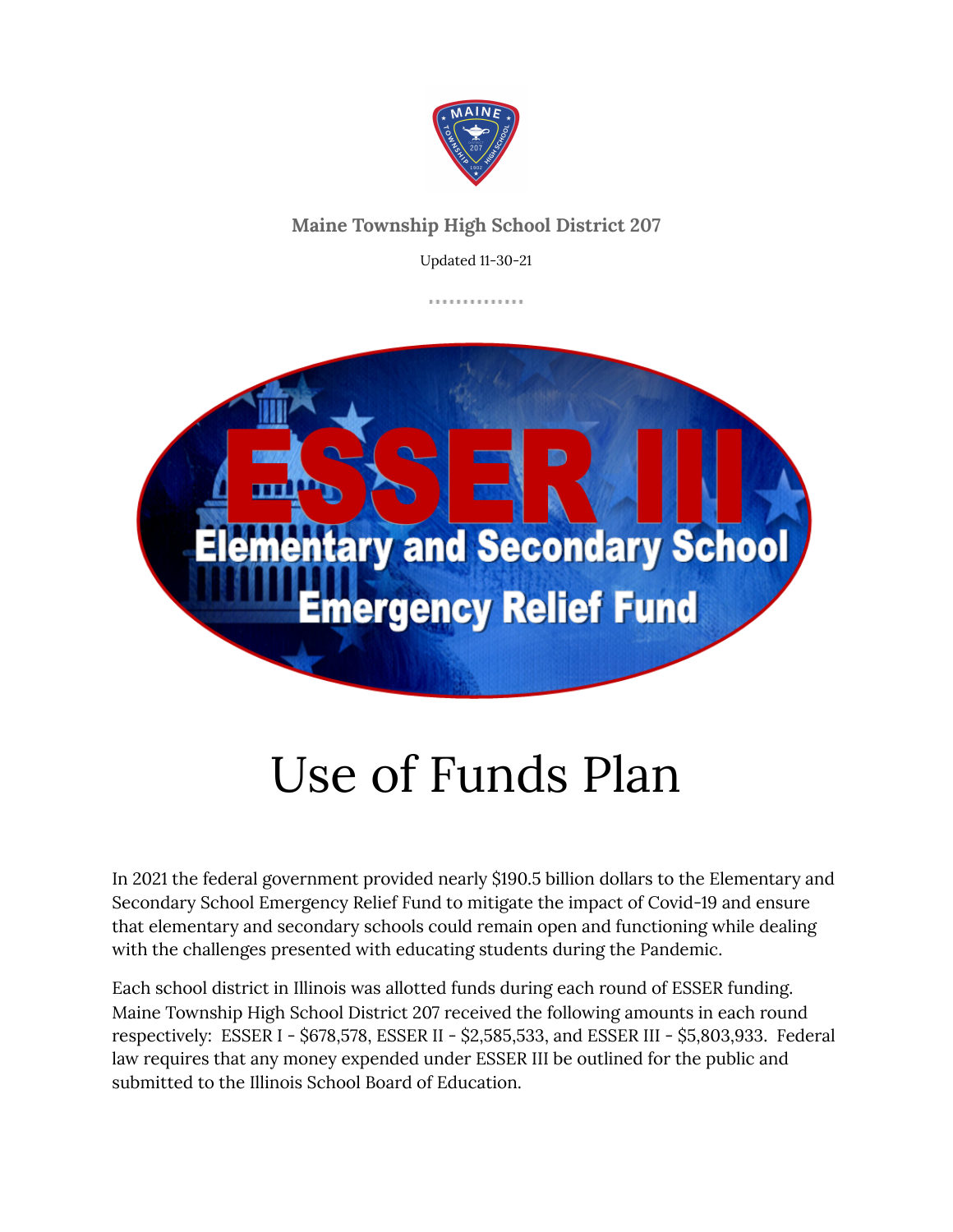ESSER funds can be used for any of the following:

| Any activity authorized in<br>the Every Student Succeeds<br>Act, Individuals with<br>Disabilities Education Act,<br>Perkins V, McKinney-Vento,<br>or Adult Education and<br><b>Family Literacy Act</b>                                        | Developing and<br>implementing procedures<br>for preparedness and<br>response efforts<br>Training and professional<br>development on sanitation | Summer and extended<br>learning opportunities<br>Addressing learning loss<br>Preparing schools for<br>reopening and testing |
|-----------------------------------------------------------------------------------------------------------------------------------------------------------------------------------------------------------------------------------------------|-------------------------------------------------------------------------------------------------------------------------------------------------|-----------------------------------------------------------------------------------------------------------------------------|
| Coordination of<br>preparedness and response<br>with local units of<br>government<br>Providing districts with<br>resources to address the<br>needs of their schools<br>Activities to address the<br>unique needs of<br>disadvantaged students | Supplies for sanitation<br>Planning for and<br>coordinating long-term<br>closures<br>Technology<br>Mental health services                       | Repairing and upgrading<br>projects to improve air<br>quality in school buildings                                           |

ESSER III spending guidance also requires a 20% minimum of funds to be earmarked to address the impact of lost instructional time through the implementation of evidenced-based interventions.

In consultation with our community stakeholders, MTHS D207 is planning to allocate ESSER III funds to meet the needs of our students and families in the following ways:

### Safe Operations of Schools:

Test-to-Stay Program: The "test-to-stay" protocol involves rapid testing on the first, third, fifth, and seventh days of quarantine. As long as these students are symptom-free and their test results continue to come back negative, they can attend school and activities.

Heating Air Conditioning and Ventilation: Upgrades to the HVAC systems of all three school buildings planned during our construction projects will be adjusted to be funded using ESSER III funds.

Personal Protective Equipment: The District will continue to purchase PPE for staff and students as directed by the Center for Disease Control and the Illinois Department of Public Health.